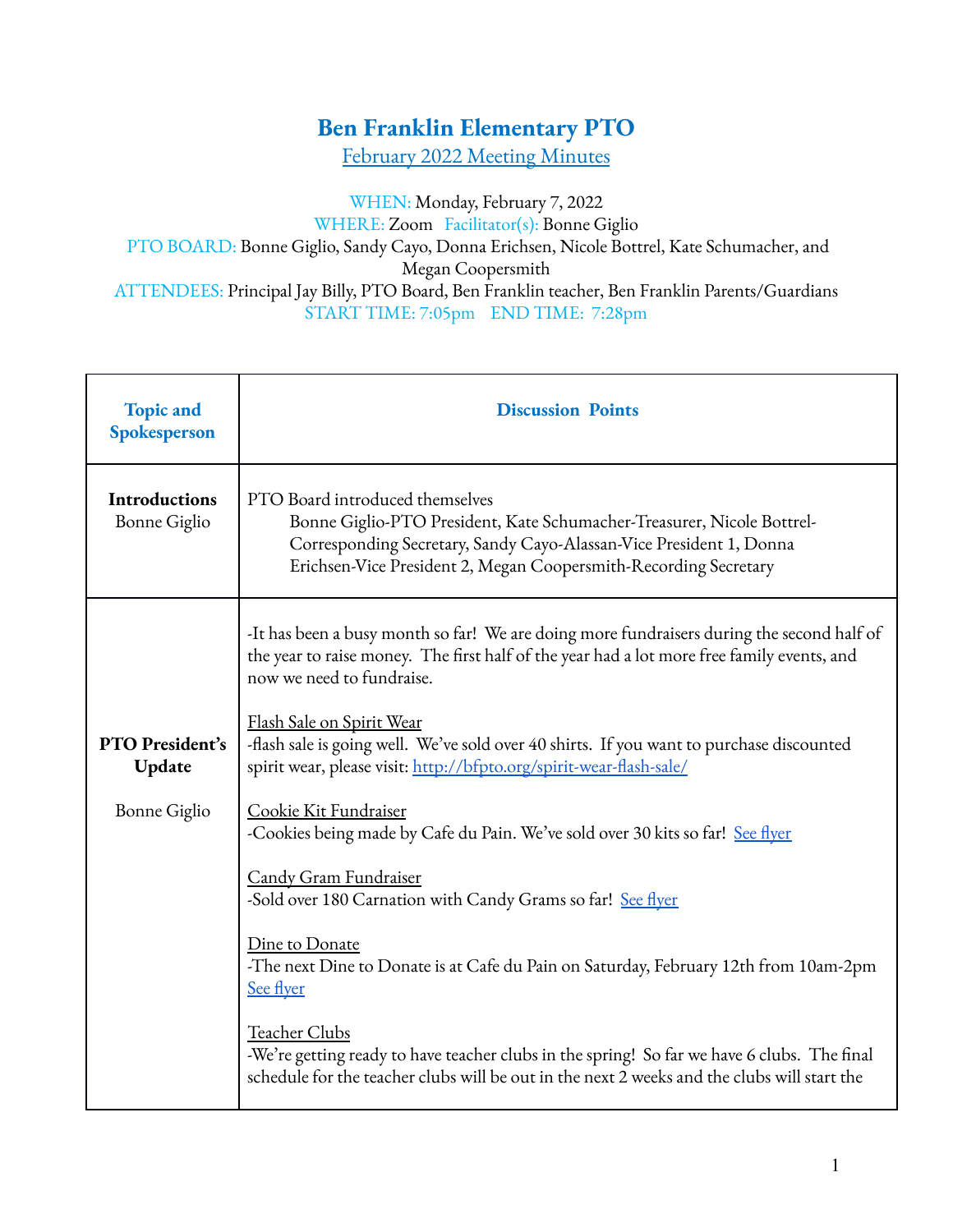|                                          | first week of March. Some clubs will have different beginning dates or longer run times so                                                                                                                                                                                                                                                                                                                                                                                                                                                                                                                                                                                                                                                                                                                                                                                                                                                                                                                                                                                                                                                                                                                                                                                                                                                                                                                                                                                                                                                                                                                                                                                                                                                                                                                                                                                                                                                                               |  |  |  |  |
|------------------------------------------|--------------------------------------------------------------------------------------------------------------------------------------------------------------------------------------------------------------------------------------------------------------------------------------------------------------------------------------------------------------------------------------------------------------------------------------------------------------------------------------------------------------------------------------------------------------------------------------------------------------------------------------------------------------------------------------------------------------------------------------------------------------------------------------------------------------------------------------------------------------------------------------------------------------------------------------------------------------------------------------------------------------------------------------------------------------------------------------------------------------------------------------------------------------------------------------------------------------------------------------------------------------------------------------------------------------------------------------------------------------------------------------------------------------------------------------------------------------------------------------------------------------------------------------------------------------------------------------------------------------------------------------------------------------------------------------------------------------------------------------------------------------------------------------------------------------------------------------------------------------------------------------------------------------------------------------------------------------------------|--|--|--|--|
| PTO President's                          | be sure to pay attention to the signup.                                                                                                                                                                                                                                                                                                                                                                                                                                                                                                                                                                                                                                                                                                                                                                                                                                                                                                                                                                                                                                                                                                                                                                                                                                                                                                                                                                                                                                                                                                                                                                                                                                                                                                                                                                                                                                                                                                                                  |  |  |  |  |
| Update<br>(cont.)<br><b>Bonne Giglio</b> | Teacher Grants<br>-The PTO has been able to fund over \$1,700 in teacher requests! Some items that have<br>been funded are the chicks, trout, and an assembly that will be held in May.                                                                                                                                                                                                                                                                                                                                                                                                                                                                                                                                                                                                                                                                                                                                                                                                                                                                                                                                                                                                                                                                                                                                                                                                                                                                                                                                                                                                                                                                                                                                                                                                                                                                                                                                                                                  |  |  |  |  |
|                                          | -Flyers can always be found up on our website so anytime you need to see a flyer or print<br>out another copy, check out website at: http://bfpto.org/                                                                                                                                                                                                                                                                                                                                                                                                                                                                                                                                                                                                                                                                                                                                                                                                                                                                                                                                                                                                                                                                                                                                                                                                                                                                                                                                                                                                                                                                                                                                                                                                                                                                                                                                                                                                                   |  |  |  |  |
| Principal Update<br>Mr. Billy            | -Last week was a full week as you saw in the newsletter. There is a lot going on in the<br>month of February.<br>-Feb 21st is Presidents Day so there is no school. As of right now, the school is also closed<br>the following day of February 22nd because it was a snow day that we didn't use.<br>Adverse Childhood Experiences (ACEs)<br>-Mr. Billy is planning to host an event for families to watch the hour-long video he has that<br>discusses and teaches about ACEs. The video talks about the history of toxic stress and<br>ACEs. There is so much trauma our kids have gone through especially now with the<br>COVID pandemic. He also wants to discuss the need to build connections with kids, and<br>being the trusted adult for some kids that may not have that in their lives. He will set up a<br>date for the live showing of the video for one evening. He did this about four years district<br>wide and 50 families showed up so he would like to do it again. He said it is important to<br>understand adverse childhood experiences and the effects on the brain and how to turn it<br>around.<br>-All elementary schools are part of a healing center engagement grant. The staff will be<br>trained in this. It is taking a step further than just learning about trauma. It is learning<br>how to engage our students in order to end the cycle of trauma in the lives of our students.<br>St. Baldrick's Fundraiser<br>-St. Baldrick's fundraising is happening now. Mr. Billy does this every year. He is<br>planning to do some fun activities like Tape Mr. Billy to the Wall or Coin Wars, or Jeans<br>Day.<br>This year, you don't have to get your head shaved to be part of the fundraising team. To<br>Join or Donate to the Ben Franklin Team go here:<br>https://www.stbaldricks.org/teams/mypage/132458/2022<br>To Donate to Mr. Billy's St. Baldrick's page:<br>https://www.stbaldricks.org/participants/mypage/1090725/2022 |  |  |  |  |
|                                          |                                                                                                                                                                                                                                                                                                                                                                                                                                                                                                                                                                                                                                                                                                                                                                                                                                                                                                                                                                                                                                                                                                                                                                                                                                                                                                                                                                                                                                                                                                                                                                                                                                                                                                                                                                                                                                                                                                                                                                          |  |  |  |  |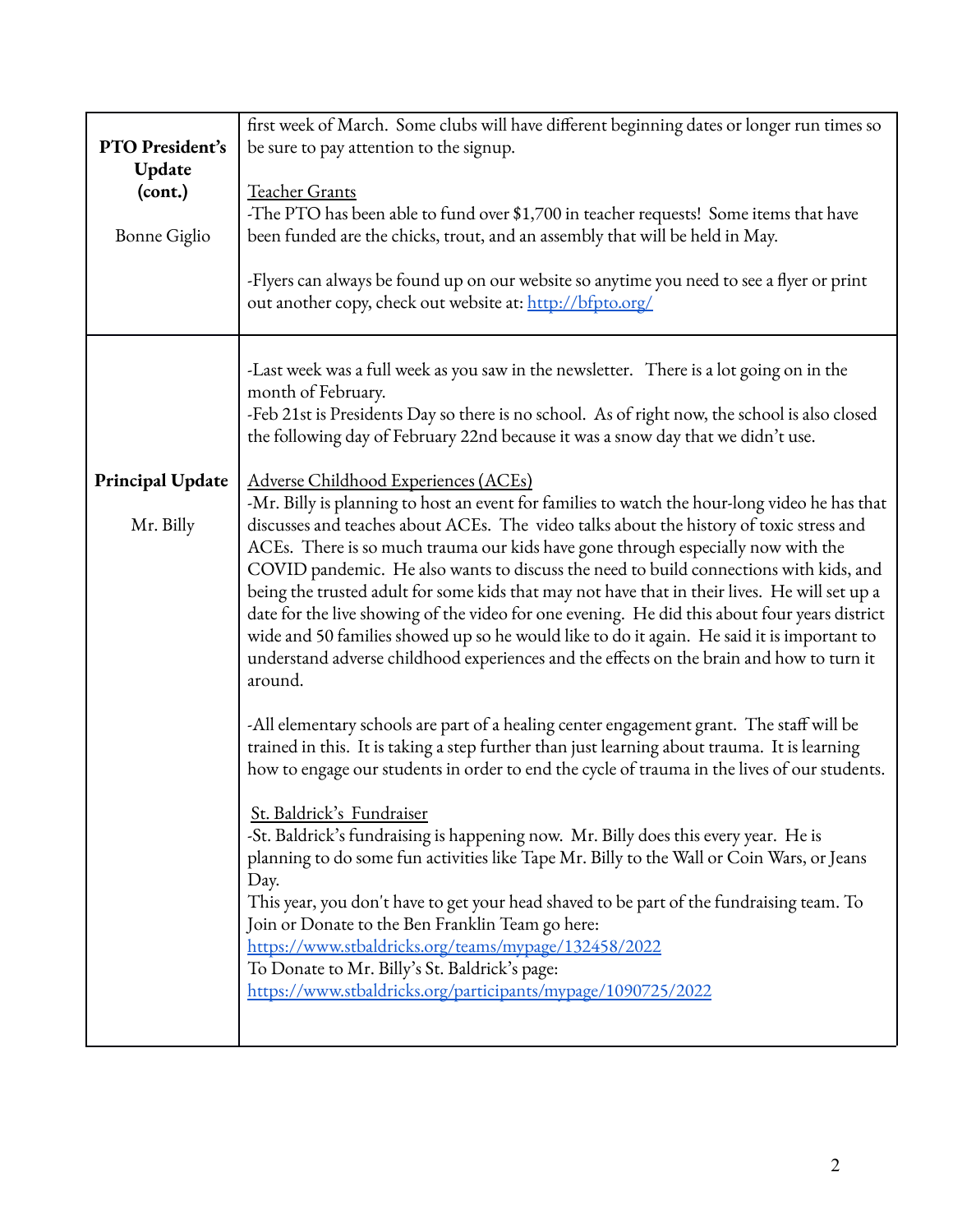| Treasurer's<br>Report<br>Kate Schumacher    | Treasurer's Report: February 2022<br>**See last page of Meeting Minutes for Kate Schumacher's Treasurer's Report**                                                                                                                                                                                                                                                                                                                                                                                                                                                                                                                                                                                                                                                                                                                                                |  |  |  |  |  |
|---------------------------------------------|-------------------------------------------------------------------------------------------------------------------------------------------------------------------------------------------------------------------------------------------------------------------------------------------------------------------------------------------------------------------------------------------------------------------------------------------------------------------------------------------------------------------------------------------------------------------------------------------------------------------------------------------------------------------------------------------------------------------------------------------------------------------------------------------------------------------------------------------------------------------|--|--|--|--|--|
| Committee<br><b>Reports</b><br>Event chairs | Dine to Donate<br>-The next Dine to Donate is at Cafe du Pain on Saturday, February 12th from 10am-2pm<br>See flyer<br><b>1st Grade Teacher Appreciation Breakfast</b><br>-Sandy Cayo-Alassan spoke<br>-taking place this Thursday morning. First grade families have volunteered to send in food<br>and supplies, and families have also sent in money. We raised \$140 and will put food in<br>individualized containers<br>-On Thursday we will also be gifting the school nurse with a gift bag<br>3rd Grade Committee<br>-Megan Coopersmith spoke<br>-She said the date for the 3rd grade party has been set for Saturday, June 4th                                                                                                                                                                                                                          |  |  |  |  |  |
| <b>New Business</b><br>Bonne Giglio         | By-laws<br>The PTO by-laws need to be updated this year. The PTO will send out the proposed<br>changes by email in the next couple weeks for families to review and we will vote on them<br>at the next PTO meeting in March.<br>New Committees in Need of Volunteers<br>-To aid in the fundraising effort and organize fundraising events, the PTO is forming new<br>committees and it needs volunteers:<br>1. Color Run-Will be in March. Rich Schumacher has volunteered to chair this<br>event<br>2. End of the Year Carnival: Will be in June. It will be a big fundraiser. There will<br>be raffle baskets so volunteers are needed to help collect and request donated items<br>for the raffle.<br>3. Screen Free Week: Will be the first week in May and usually is an event each night<br>of that week so the committee will come up with events for it. |  |  |  |  |  |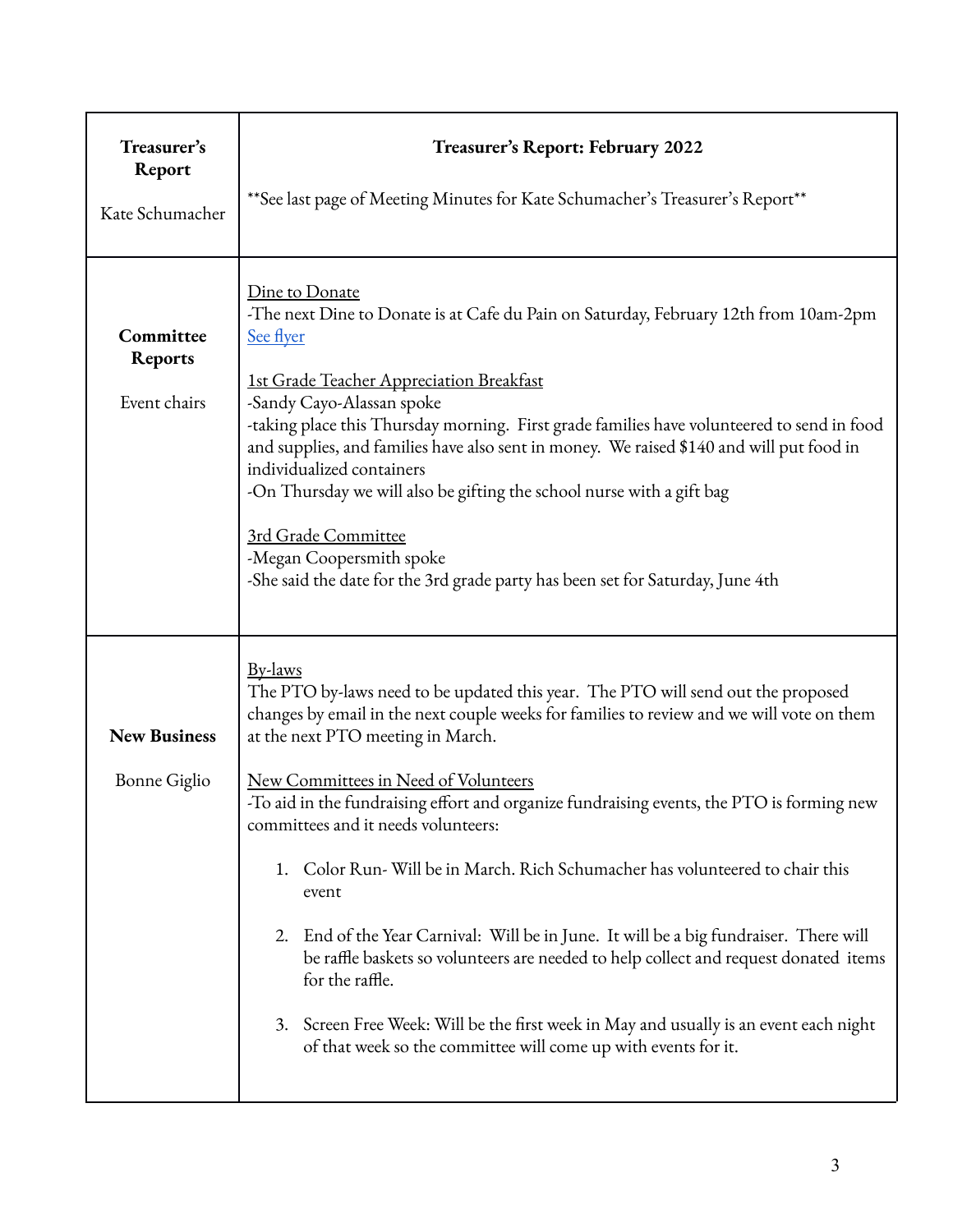| <b>New Business</b><br>(cont.)         | 4. Parents Night Out: The committee will work on what it would look like. In the<br>past it was a fundraiser in a rented hall with catered food, but that will likely not be<br>the plan this year. The committee will pick when to have this event.                                                                                                                                                                                                                                                                                                     |  |  |  |  |  |  |
|----------------------------------------|----------------------------------------------------------------------------------------------------------------------------------------------------------------------------------------------------------------------------------------------------------------------------------------------------------------------------------------------------------------------------------------------------------------------------------------------------------------------------------------------------------------------------------------------------------|--|--|--|--|--|--|
| Bonne Giglio                           | 5. Clothing Drive: the chair will be in charge of taking all the clothes that were<br>donated by BF families to the location to get it weighed. The PTO will receive<br>money from the company based on how much total weight of clothing was<br>donated.                                                                                                                                                                                                                                                                                                |  |  |  |  |  |  |
|                                        | If you want to be on a committee listed, please email the PTO at <b>bfptorocks@gmail.com</b>                                                                                                                                                                                                                                                                                                                                                                                                                                                             |  |  |  |  |  |  |
|                                        | <b>Important Deadlines:</b><br>Cookie Kits:<br>Orders are due 02/09/2022 for 02/12/2022 pick up at Café Du Pain (10am-2pm)<br>Or submit orders by 02/08/2022 for 02/11/2022 for pick-up at Ben Franklin<br>Carnation with Candy Grams:<br>Orders are due Thursday, February 10th                                                                                                                                                                                                                                                                         |  |  |  |  |  |  |
| Questions or<br><b>Comments</b><br>All | -1st Grade families that are sending in food items for the breakfast can send in any<br>nonperishable item on Wednesday so it's at the school for set up at 7:45am Thursday<br>morning. If an item needs to be dropped off Thursday morning, please get it there by<br>8:40am latest. The PTO will be setting up the breakfast at 7:45am.<br>-Scholastic book order is getting sent to the school to replenish the new books available to<br>give students. Every student will get 1 book for their birthday and 1 book or maybe more<br>for the summer! |  |  |  |  |  |  |
| Announcements                          | Next PTO meeting: Monday March 14, 2022                                                                                                                                                                                                                                                                                                                                                                                                                                                                                                                  |  |  |  |  |  |  |
| Bonne Giglio                           | Remaining meetings for the year: April 20, and May 9                                                                                                                                                                                                                                                                                                                                                                                                                                                                                                     |  |  |  |  |  |  |
|                                        | March 14: vote on proposed by-laws changes<br>April 20: nominations for open seats on the PTO Board<br>May 9: vote for the open seats on the PTO Board                                                                                                                                                                                                                                                                                                                                                                                                   |  |  |  |  |  |  |
| Adjournment                            | Thank you all for coming!<br>Stay connected with us:<br>Ben Franklin PTO Facebook: https://www.facebook.com/BFLawrNj<br>Ben Franklin PTO Twitter: @bfpto<br>Ben Franklin PTO website: http://bfpto.org/                                                                                                                                                                                                                                                                                                                                                  |  |  |  |  |  |  |